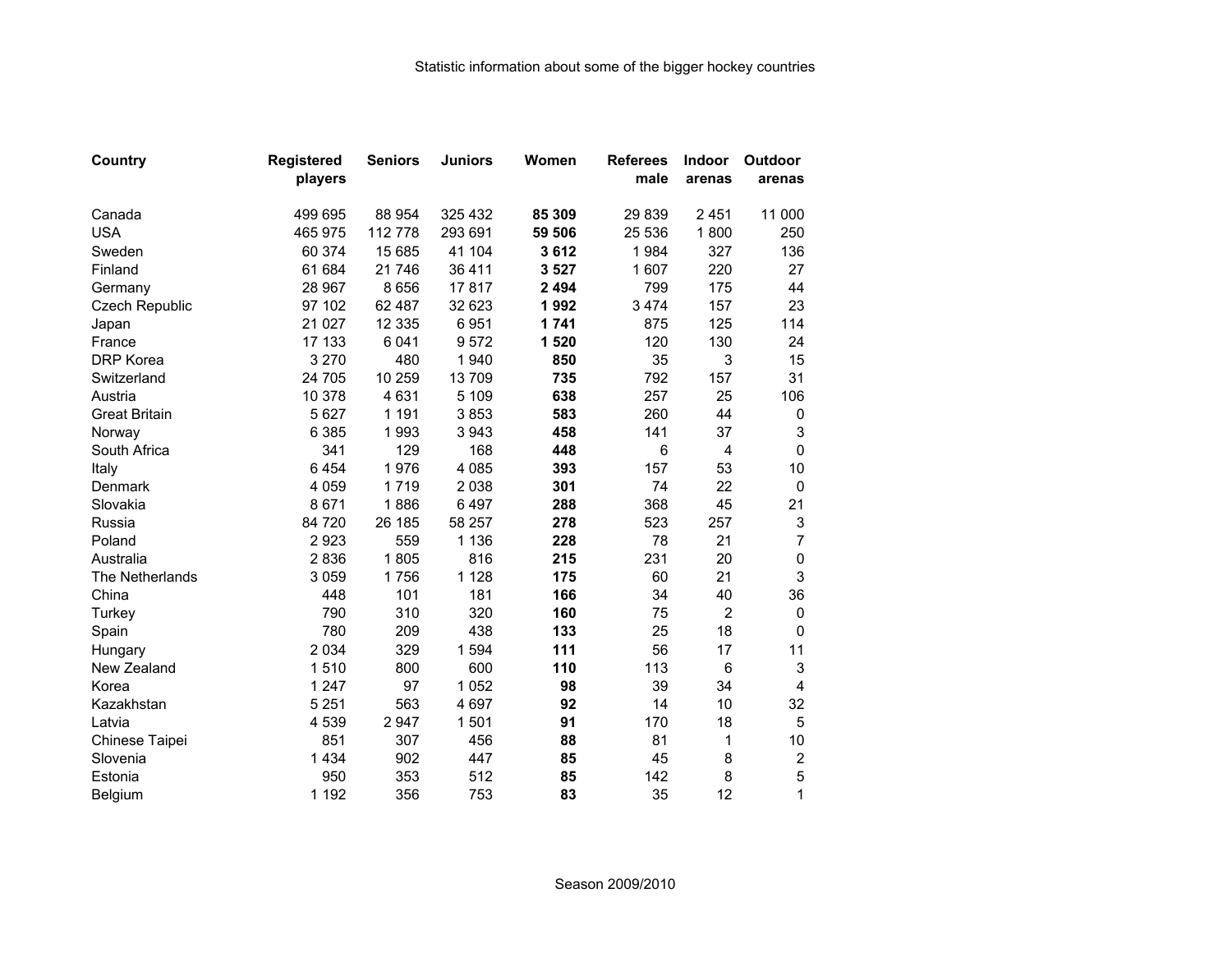| Romania                     | 1 500   | 325     | 1 100   | 75           | 65       | 5              | 7  |
|-----------------------------|---------|---------|---------|--------------|----------|----------------|----|
| Namibia                     | 450     | 60      | 320     | 70           | 40       | 2              | 3  |
| Iceland                     | 599     | 64      | 467     | 68           | 22       | 3              | 0  |
| Greece                      | 596     | 457     | 76      | 63           | 5        | 1              | 2  |
| Kuwait                      | 306     | 250     | 60      | 56           | 3        | 3              | 0  |
| Croatia                     | 591     | 113     | 436     | 42           | 10       | 2              | 4  |
| Ireland                     | 499     | 277     | 185     | 37           | 44       | $\overline{2}$ | 0  |
| Hong Kong                   | 182     | 80      | 67      | 35           | 4        | 5              | 0  |
| Macau                       | 67      | 25      | 9       | 33           | 0        | 1              | 0  |
| Malaysia                    | 260     | 150     | 80      | 30           | 5        | 1              | 0  |
| Israel                      | 500     | 120     | 380     | 28           | 4        | 1              | 0  |
| <b>Bulgaria</b>             | 303     | 114     | 189     | 27           | 30       | 3              | 5  |
| Thailand                    | 220     | 85      | 110     | 25           | 8        | 3              | 0  |
| Mexico                      | 2 2 2 0 | 400     | 1800    | 20           | 19       | 18             | 0  |
| Portugal                    | 116     | 48      | 50      | 18           | 5        | 1              | 0  |
| Andorra                     | 71      | 29      | 42      | 15           | $\Omega$ | 1              | 0  |
| Ukraine                     | 4 2 2 8 | 670     | 3546    | 12           | 70       | 20             | 11 |
| Luxembourg                  | 320     | 150     | 160     | 10           | 20       | 2              | 1  |
| <b>United Arab Emirates</b> | 200     | 80      | 110     | 10           | 7        | 4              | 0  |
| Singapore                   | 351     | 185     | 157     | 9            | 25       | 1              | 0  |
| Bosnia & Herzegovina        | 249     | 75      | 168     | 6            | 5        | 1              | 1  |
| Serbia                      | 563     | 191     | 369     | 3            | 21       | 3              | 1  |
| <b>Belarus</b>              | 3 3 0 2 | 1 0 0 0 | 2 3 0 0 | 2            | 109      | 19             | 3  |
| Mongolia                    | 890     | 390     | 500     | 0            | 23       | 0              | 17 |
| Lithuania                   | 817     | 278     | 539     | 0            | 17       | 5              | 1  |
| Armenia                     | 578     | 381     | 197     | 0            | 27       | 2              | 3  |
| Lichtenstein                | 96      | 69      | 27      | $\mathbf{0}$ | 1        | 0              | 3  |
| Azerbaijan                  | Na      | Na      | Na      | Na           | Na       | Na             | Na |
| <b>Brazil</b>               | Na      | Na      | Na      | <b>Na</b>    | Na       | Na             | Na |
| India                       | Na      | Na      | Na      | Na           | Na       | Na             | Na |
| Kyrgyzstan                  | Na      | Na      | Na      | <b>Na</b>    | Na       | Na             | Na |
| Macedonia                   | Na      | Na      | Na      | Na           | Na       | Na             | Na |
| Quatar                      | Na      | Na      | Na      | Na           | Na       | Na             | Na |

Asia Hockey League: Nippon Paper Cranes International Hockey League: Not available